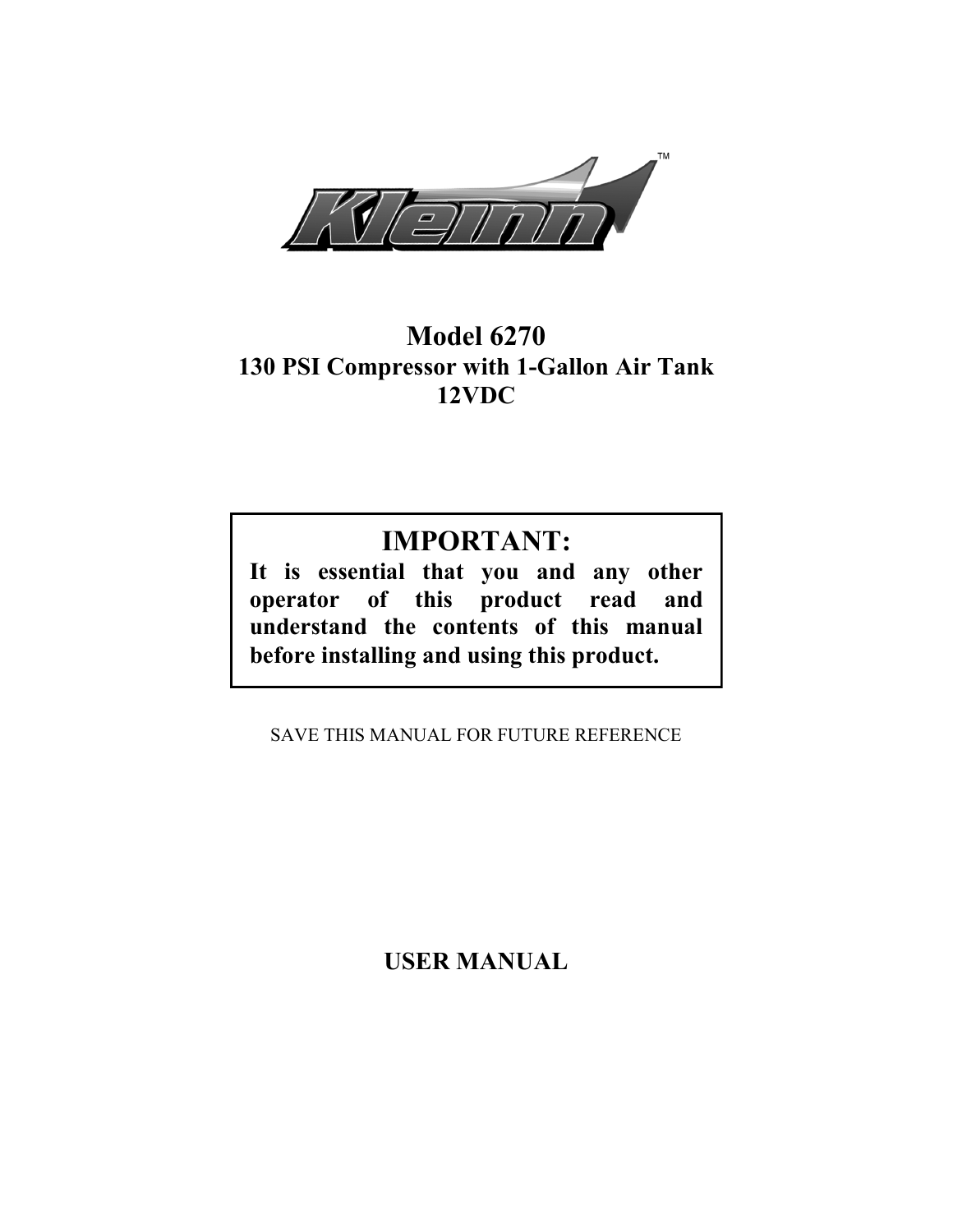# $\Box$  Model 6270

## Components:

- 1 1.0 Gallon, 5-port air tank
- 1 Model 6270RC compressor
- 1 Package air fittings
- 1 Package mounting hardware

(Please check to make sure that you have two packages in your kit. Each package contains the parts needed for specific areas of onboard air installation, and may contain smaller bags within each package labeled for specific use.)

### PARTS PACKAGES

#### Package #1 – Compressor Installation



### Package #2 – Compressor Installation

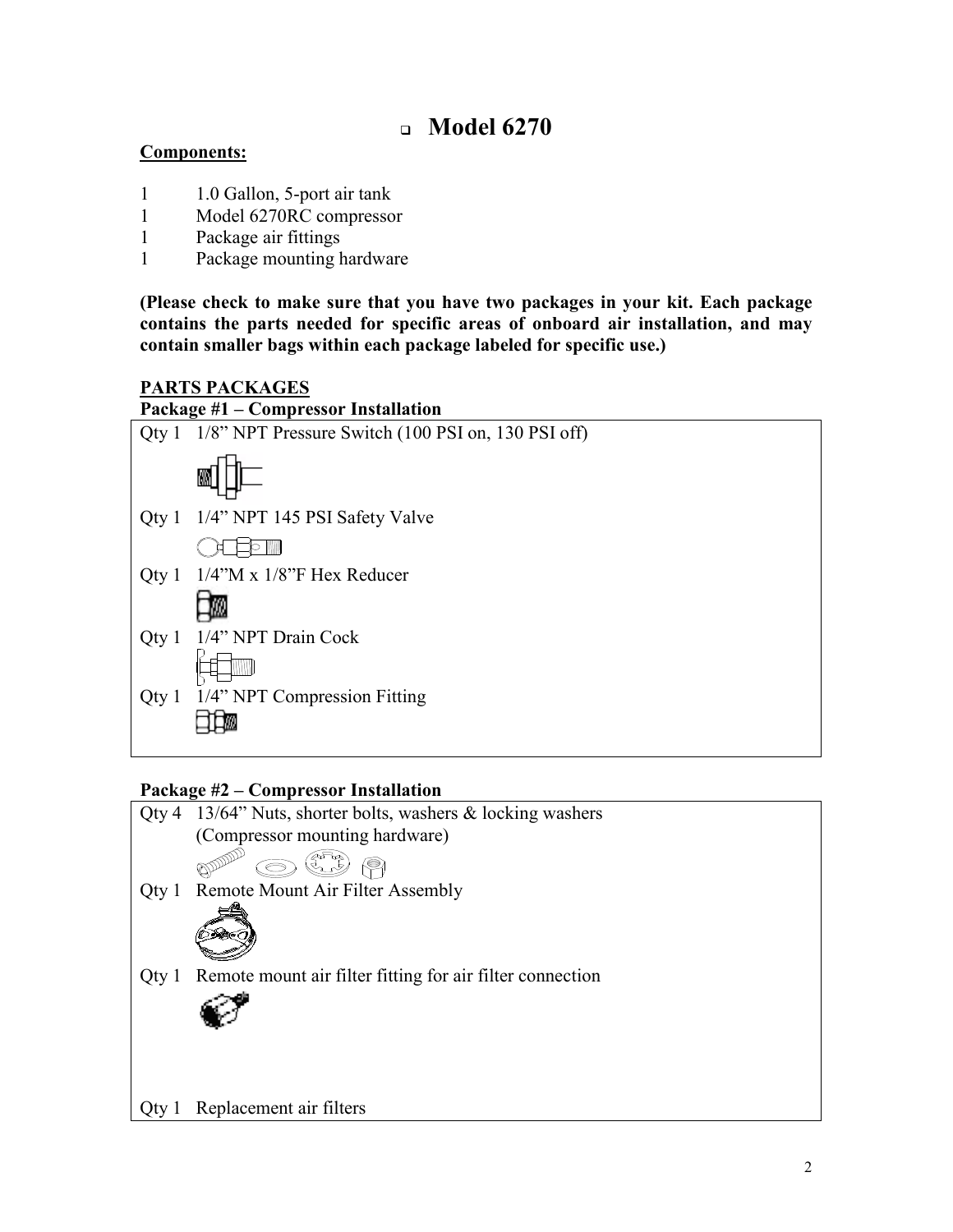

# 1.0 Gallon Air Tank Installation

Your 1.0 Gallon air tank comes with five 1/4" NPT port openings to allow a variety of installation configurations in your vehicle. To insure safe and trouble-free use of your air tank, we strongly recommend that you install the supplied drain cock and a safety pressure relief valve. (Use contents of Package # 1 for this installation step).

## IMPORTANT:

- Tank is rated for 150 PSI maximum working pressure.
- Tank is not to be used as a breathing device.
- Bleed pressure from tank before servicing or adding attachments.
- Use only attachments or tools rated for 150 PSI working pressure or less.

## CAUTION! DO NOT PRESSURIZE YOUR TANK UNTIL YOU HAVE INSTALLED ALL NECESSARY PORT FITTINGS AND ACCESSORIES.

- Apply sealant or Teflon tape to threads of fittings prior to assembly and tighten each part with a wrench.
- Do not over tighten, since brass threads can be stripped.
- Always release air from tank before servicing.

### WARNING: FAILURE TO DRAIN TANK AND REMOVE CONDENSATION WILL CAUSE TANK TO RUST PREMATURELY.

- To remove accumulated condensation inside the tank, use the drain cock to bleed pressure from tank until pressure is approximately 5 PSI to 20 PSI.
- Drain water from tank by opening the drain cock drain valve and close after draining tank.
- If drain cock valve is plugged, release all air pressure from tank, remove drain valve and clean, then reinstall.

IMPORTANT: The drain cock should be installed at the bottom of the tank. The ports on the tank are configured so that whether the tank is installed upright, upside-down or sideways, there is always a port on the bottom.

## PLEASE NOTE: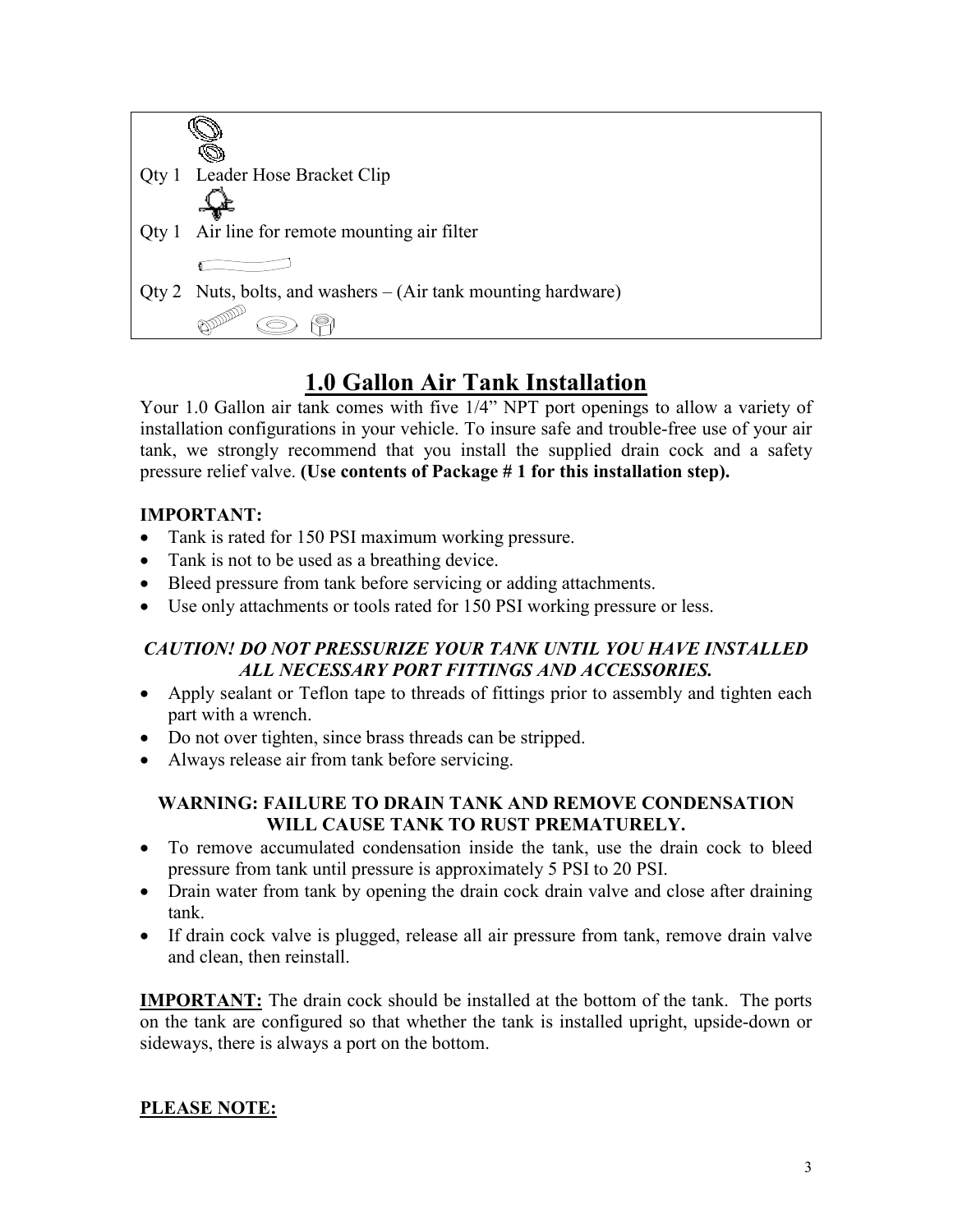### RUSTED TANKS CAN FAIL CAUSING EXPLOSIONS OR FATAL INJURIES.

Discard tank immediately if tank is rusted.

When using a safety pressure relief valve, point the safety pressure relief valve away from your body when releasing air. Use the pull ring on the safety relief valve; open the relief valve to vent any pressure inside the tank before servicing tank.

## Tank Fittings:

Install the supplied compression fittings and/or quick connect fitting for the air tank in areas where they are most appropriate for your installation using thread sealant or Teflon tape. Make sure that the safety valve is installed in the top most position on the tank, and that the drain cock is installed in the lowest position on the tank if the tank is to be installed in any other position than upright on the tank's mounting legs. Be sure that all fittings are accessible later in the installation process since you will have to plumb air lines to each fitting as needed to utilize the air tank.

## 6270 Air Compressor Installation

Your system comes complete with a model 6270, 15% duty cycle compressor. Please follow the installation instructions that follow to enjoy the best use of your onboard air system. (Use contents of Package  $# 2$  for this installation step)

CAUTION - To reduce risk of electrical shock or electrocution:

- Do not disassemble the compressor. Do not attempt repairs or modifications. Refer to qualified service agencies for all service and repairs.
- Do not use this product in an area where it can fall or be pulled into water or liquids.
- Do not reach for this product if it has fallen into liquid.
- Use this compressor with 12-volt DC systems only.
- This product should never be left unattended during use.

### Guidelines for Selecting Mounting Location:

The selection of proper mounting location for your air compressor will help ensure a long and trouble free compressor service life. Please pay close attention to the following:

- Select a flat and secure location where the compressor can be mounted. The 6270 can be mounted in any position, however, we do not recommend mounting it upside down, as this can cause excessive heat build-up.
- To maximize air compressor performance, locate compressor as close to the battery as possible so that length of positive lead wire required is at a minimum.
- Choose mounting location that is as cool as possible and away from heat sources.
- This compressor is moisture & dust resistant, but NOT WATERPROOF or DUST PROOF. Do not mount compressor in locations such as behind a tire, where the unit is likely to come in contact with excessive water or dirt. The 6270 may be mounted underneath your vehicle as long as you use the remote air intake kit that is included with the system and relocate the air intake. When using the remote intake, select compressor's mounting location where air line can be routed from compressor air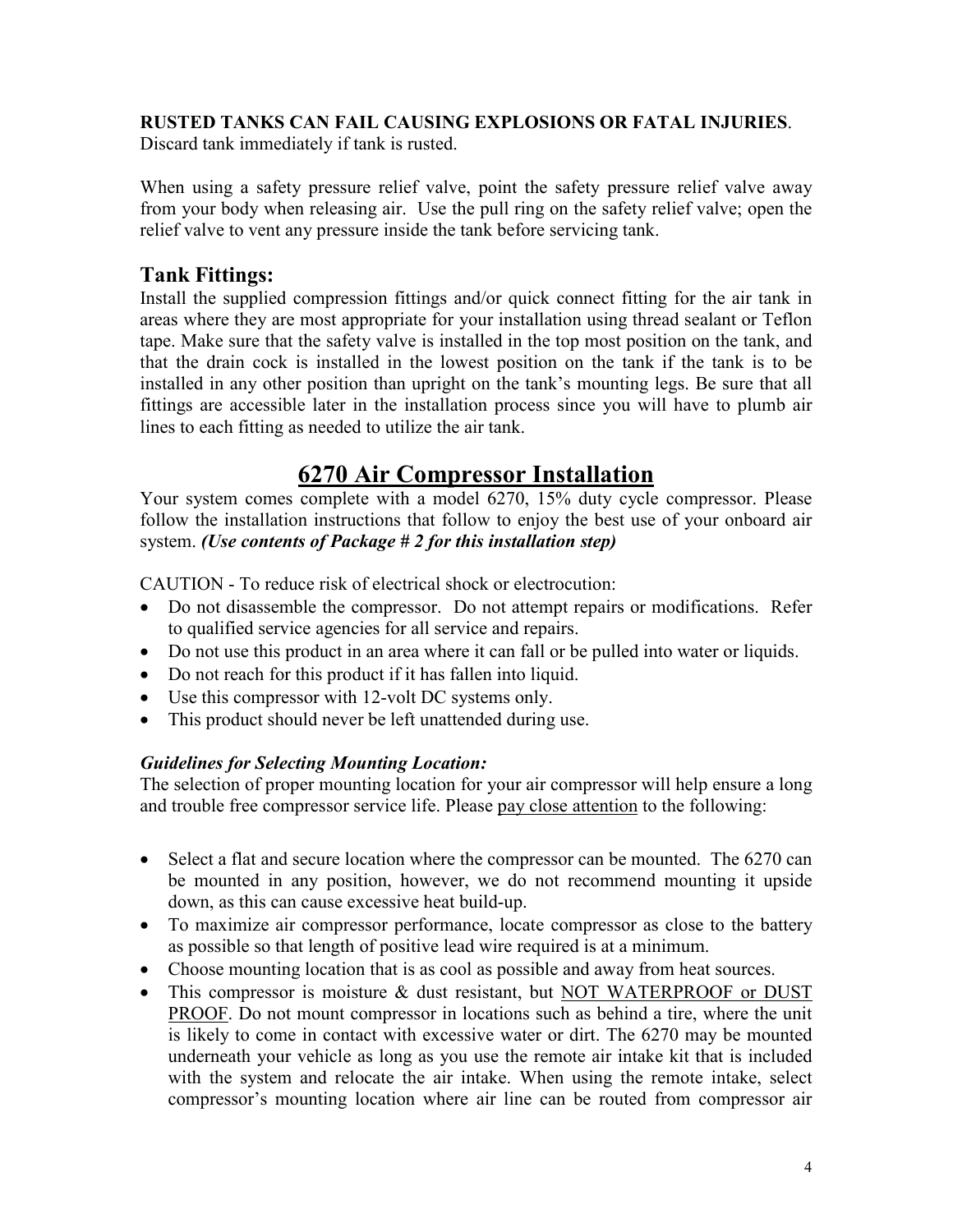inlet to remote inlet air filter. Make sure that the remote inlet air filter is located in a dry location, away from water. You will also want to select a compressor mounting location where the leader hose bracket can be mounted to secure the 2 ft. leader hose.

- If it is necessary to mount the air compressor further from the battery, such as inside your vehicle or in the bed of your pickup, use a minimum 10 AWG positive lead wire for remote installation.
- Do not mount compressor near areas where flammable liquids are stored.

#### Compressor Wiring:

- 1. Disconnect ground cable from vehicle's battery.
- 2. Temporarily position the air compressor in the location where it will be mounted.
- 3. Route ground wire to the negative post of the battery or to an appropriate grounding point and cut ground wire to length as needed.
- 4. Mount the air compressor with the four sets of 13/64" (5 mm) bolts, nuts, washers, and locking washers provided. Use of thread locker is recommended.
- 5. NOTE: For Remote Inlet Air Filter Installation, refer to Remote Inlet Air Filter Installation Instruction included in the Remote Inlet Air Filter Pack.
- 6. This air compressor comes with a heavy duty heat resistant stainless steel braided leader hose with ¼" fittings. This leader hose is designed to prolong the life of your air line. Do not remove this leader hose from air compressor.
- 7. IMPORTANT: Please note; the leader hose that came with your compressor has a built-in inline check valve. Do not remove inline check valve from leader hose.
- 8. Select a proper location to mount leader hose with hose bracket provided. Avoid locations where leader hose may become tangled with wires and other hoses.
- 9. To mount hose bracket, drill holes with 3/16" drill bit and push self–anchoring hose bracket pin into hole. Route leader hose through hose bracket and secure hose by pressing bracket clamp into locked position.
- 10. To remove hose from the hose bracket, simply press down on the hose clamp release tab to release bracket clamp.
- 11. Connect compressor's positive lead wire to one of the leads of your pressure switch.
- 12. Make sure that your compressor setup is properly fused. The compressor pulls approximately 14 maximum amps of power.
- 13. Always locate fuse as close as possible to power source.
- 14. Before connecting to power source, check to make sure that all connections are made properly.
- 15. Connect and test compressor system by running the compressor for a short time to build up pressure in your air tank.
- 16. Once air pressure reaches the preset cut out pressure of your pressure switch, the compressor will shut off. Inspect all air line connections for leaks with soap and water solution. If a leak is detected, the air line may not be cut squarely or pushed all the way in. Tighten connections if needed.
- 17. Always use a "switched" power source that only supplies power to your compressor when the vehicle is running.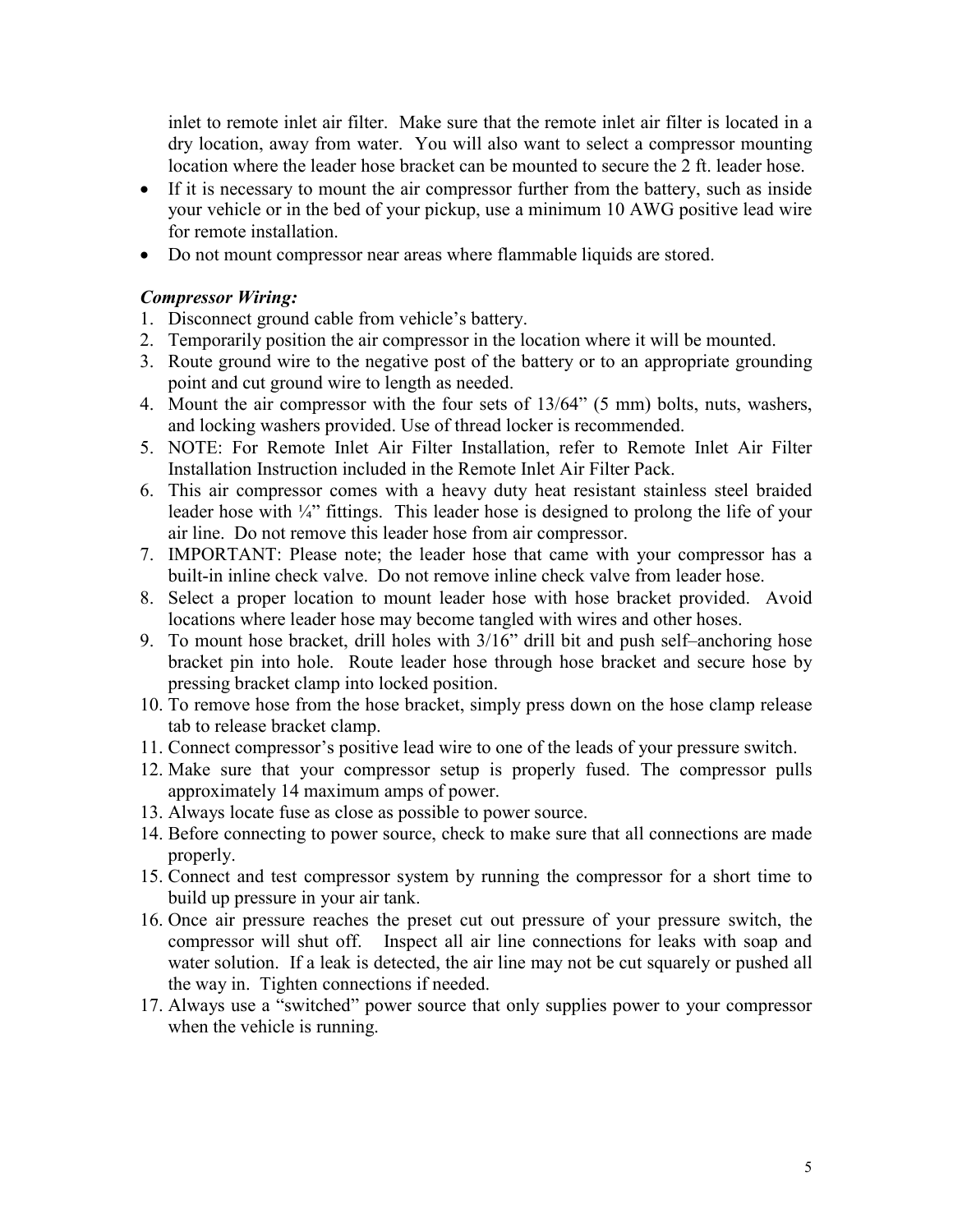# COMPRESSOR OPERATING INSTRUCTIONS

IMPORTANT: The compressor has a maximum working pressure of 130 PSI and is capable of 15% duty cycle. It is designed for use with air horns, air bags and other accessories that utilize the compressed air stored in the tank. It is not designed for continuous use applications such as tire inflation or air tools. Always operate the compressor at or below the MAXIMUM PRESSURE RATING of the compressor. Operation exceeding maximum pressure ratings and or duty cycle will result in damage to air compressor.

- 1. Your air compressor is equipped with an AUTOMATIC THERMAL OVERLOAD PROTECTOR. This feature is designed to protect the air compressor from overheating and causing permanent damage to your air compressor. The thermal overload protector will automatically cut off power to your air compressor should the internal operating temperature of the air compressor rise above safe levels during excessive use.
- 2. Should your air compressor automatically shut off while in use; do not attempt to restart the air compressor. Turn power switch to the air compressor to the OFF position. The automatic thermal overload protector will automatically reset when internal temperature of the air compressor drops below safe level. After allowing air compressor to cool off for about 30 minutes, you can safely resume use of the air compressor by turning on the air compressor.
- 3. To prevent discharge of your vehicle's battery and to provide peak performance, we strongly recommend that you keep the vehicle's engine running while using the air compressor.
- 4. ONLY OPERATE THE AIR COMPRESSOR IN WELL-VENTILATED AREAS.

### Compressor Maintenance & Repairs

- 1. Periodically check all electrical and fitting connections. Clean and tighten as needed.
- 2. Periodically check all mounting screws. Tighten as needed.
- 3. Replace air filter element periodically. Replacement frequency depends on operating frequency and operating environment. For frequent use in dusty environment, you should replace air filter element more often.
- 4. Regularly clean dust and dirt from compressor.
- 5. Your air compressor is equipped with permanently lubricated, maintenance free motor. Never lubricate compressor.
- 6. Repairs should be performed by Manufacturer or Manufacturer's Authorized Service Agencies only.

CAUTION: Never touch the air compressor or fittings connected to the air compressor with bare hands during or immediately after use. Leader hose and fittings will become very HOT during and after use.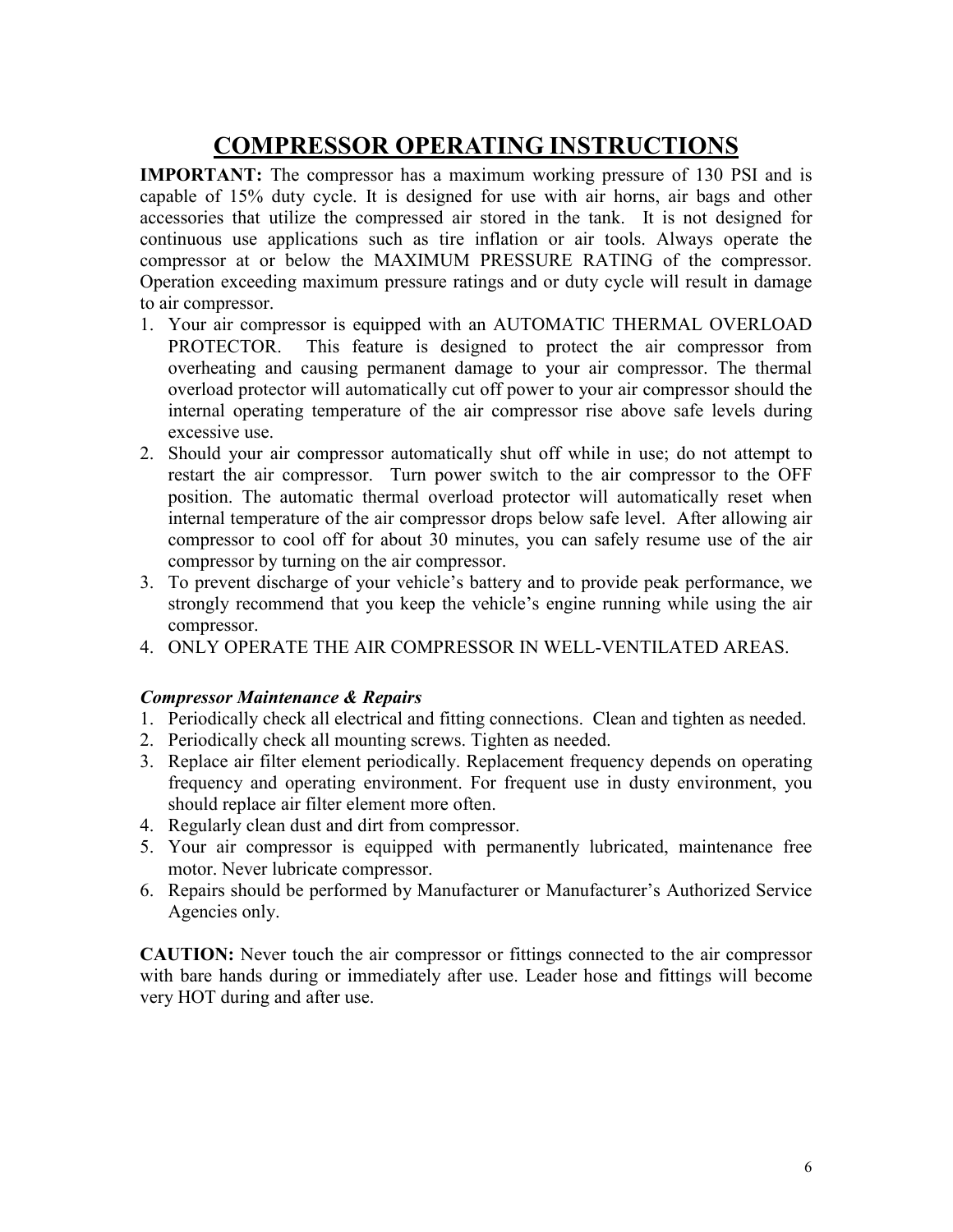### Compressor Installation Tips

- 1. Always use the remote intake filter option when possible. This will extend the service life of your compressor.
- 2. If noise reduction from vibration is desired, using the remote mount option for the inlet filter can reduce operation noise by up to 25%.
- 3. Always mount the compressor at a point higher than the inlet port of the tank. This will keep moisture from being able to seep back to the tank.
- 4. When mounting the compressor, use a paint pen on the rubber isolators and cover the side to go against the chassis or mounting location. Then, simply stamp the compressor against the chassis to make an imprint of exactly where to drill the mounting holes for the compressor.

## Pressure Switch Installation

Your system comes complete with a pressure switch that will turn on the compressor at 100 PSI, and off at 130 PSI. The pressure switch has a 1/8" NPT inlet at the bottom that will need to be threaded into the supplied T-fitting (using thread sealant) to allow it to be plumbed directly to your air tank. (Use contents of Package  $# 1$  for this installation step)

## Pressure Switch Installation Tips

- 1. Never install a pressure switch in direct line from the inlet port coming from the compressor. Tank pressure can be misread by the pressure switch. Instead, mount the pressure switch on the tank where it receives readings from deflected air in the tank.
- 2. Never use a pressure switch that is rated beyond your compressor's rated Maximum Working Pressure (130 PSI).
- 3. For best performance and maximum life, use the Kleinn 6850 installation kit to connect your pressure switch to your power source.

## Testing Your System

Your system installation is now complete. Run the compressor to build pressure in the air tank. When air pressure reaches the pressure switch cut out pressure, the compressor will shut off. Inspect all air line connections for leaks by spraying a soap and water solution If leaks are detected, re-attach hoses or apply Teflon thread tape as needed. Periodically check your system's fitting in this manner should your compressor turn on more often than normal without frequent air use.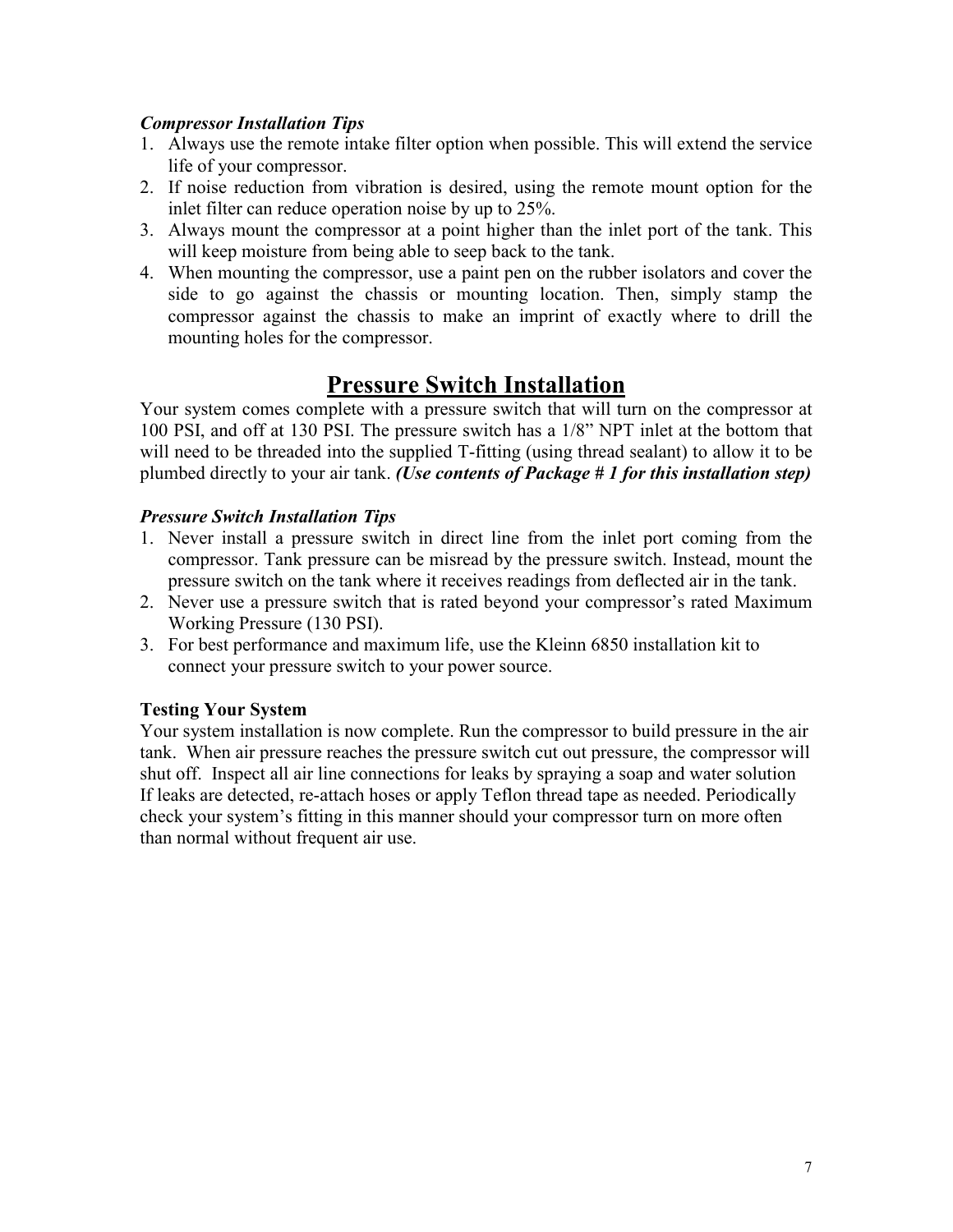## Air Tank Layout



Note: Your setup may look different if your tank is mounted in a position other than what is shown above. Follow these guidelines for proper setup:

- Drain cock should always be on the bottom
- Safety valve should always be on the top
- Pressure switch should be on the side, but not directly opposite the inlet from the compressor